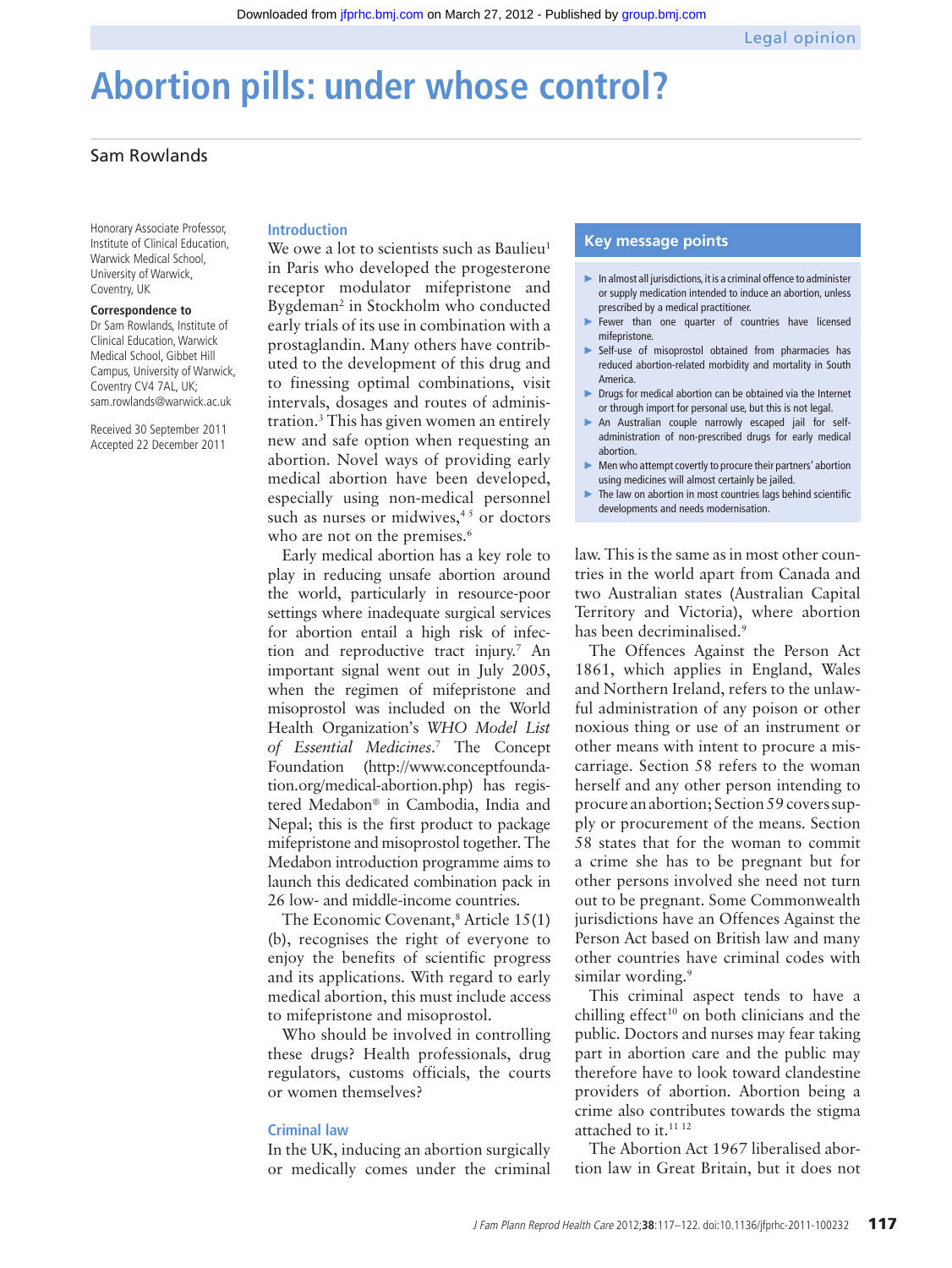apply to Northern Ireland. The 1967 Act provides a set of defences to the crimes established by the 1861 Act. Section 3A of the Act (created by the Human Fertilisation and Embryology Act 1990 Section 37) gives the Secretary of State for Health the power to approve new classes of place in which a medical abortion may legally take place.

# **Health care law**

In contrast to criminal law, much modern law relating to abortion comes under the heading of health care. There are numerous examples in the former Soviet Union, Africa and South America of orders or decrees on public health that have improved access to abortion and to its safety.9 In France a law was passed a decade ago authorising the use of medical abortion in nonhospital settings.<sup>13</sup>

#### **Licensing of mifepristone**

Mifepristone was first licensed in 1988 in China and France. More than two decades later, there is a widespread lack of availability of medical abortion due to the absence of registration of mifepristone in many countries. So far 46 countries, fewer than one quarter of the total, have approved mifepristone as a registered drug (http://www.gynuity.org).

The company that initially marketed mifepristone in France in 1988, Roussel-Uclaf, suspended production of the drug in order to avoid boycott of its other products by various anti-abortion groups. Following worldwide protests, especially from the World Congress of Gynecologists and Obstetricians, the French Ministry of Solidarity, Health and Social Welfare ordered Roussel to resume marketing and distribution. The French Minister of Health, Claude Evin, maintained that mifepristone was "the moral property of women".14

In the USA, Presidents Reagan and Bush Senior managed to stop all research on mifepristone.<sup>15</sup> The US Food and Drug Administration (FDA) banned the import of mifepristone for personal use in 1989.<sup>16</sup> The grounds given for this ban were that the drug presented a "threat to public health" and that a demand might be created that would lead to "unsupervised use and/or clandestine distribution". One of the first presidential actions of Bill Clinton, 3 days after assuming office in 1993, was to authorise testing, licensing and manufacturing of the drug within the USA. Political interference with FDA processes resulted in considerable delay in the approval of mifepristone, $17$  but this was eventually given in 2000.

In 1992, a pregnant US citizen, Leona Benten, attempted to import a dose of mifepristone from France for her own use. The drug was seized from her at airport customs because it was not FDA-approved. A preliminary injunction went in the woman's favour, but at appeal the decision was reversed on technical procedural grounds and the court refused to comment

on the appellant's constitutional abortion rights.<sup>18</sup> Both Judges Stevens and Blackmum dissented from the judgment, holding that the FDA's import alert against mifepristone had imposed an undue burden on a woman's right to select a method of abortion.

In the 1990s, research was conducted on low-dose methotrexate in combination with misoprostol<sup>19</sup> and this regimen was commonly used in the USA until mifepristone was licensed. However, the use of an antimetabolite is not ideal, with its potential for toxicity and teratogenicity. Methotrexate is still used in Canada as mifepristone has not been approved there to date; Health Canada has received no application for approval, partly due to government inaction.20

In some countries such as New Zealand and Australia, although no pharmaceutical company has so far applied for a licence for mifepristone, medical practitioners can import and use it.<sup>21</sup> In Australia there is an Authorised Prescribers scheme, which allows medical practitioners to prescribe medicines not approved for marketing; this scheme is regulated by the Therapeutic Goods Administration (TGA).<sup>21</sup> This bureaucratic approach is far from satisfactory and impedes access to early medical abortion.<sup>22</sup> It now appears, however, that a company may be in the process of applying for a licence.<sup>23</sup>

#### **Licensing of misoprostol**

Misoprostol is a prostaglandin that has been marketed since 1985 for the prophylaxis or treatment of peptic ulcers, for which it is licensed in more than 90 countries. Despite initial strong resistance from the manufacturer, $24$  it is now licensed for reproductive health indications in some countries (http://www.gynuity. org). Taking into account all the evidence about its safety, misoprostol has for several years been listed in Chapter 7 of the *British National Formulary* (BNF) even though its reproductive health indications are unlicensed. Despite its significantly lower success rate than a mifepristone-misoprostol combination, $25$  misoprostol alone is still a safe, acceptable and reasonably effective method of medical abortion in countries without a mifepristone licence.

Because of its wider and earlier availability compared to mifepristone, and its easy access through pharmacies,26 misoprostol alone has had a large positive impact on women's health. For instance, in the late 1980s and early 1990s most clandestine abortions in Brazil were being induced using misoprostol, $27$  a means much safer than traditional methods.<sup>28</sup> Public condemnation of this widespread use led the Brazilian Ministry of Health to impose severe restrictions on its use in 1991.<sup>29</sup> This is a public health paradox, since it is known that such use of misoprostol results in major decreases in morbidity and mortality from severe septic post-abortion complications.<sup>27</sup> Highly creative programmes developed in Uruguay that provide information about misoprostol before self-use, and follow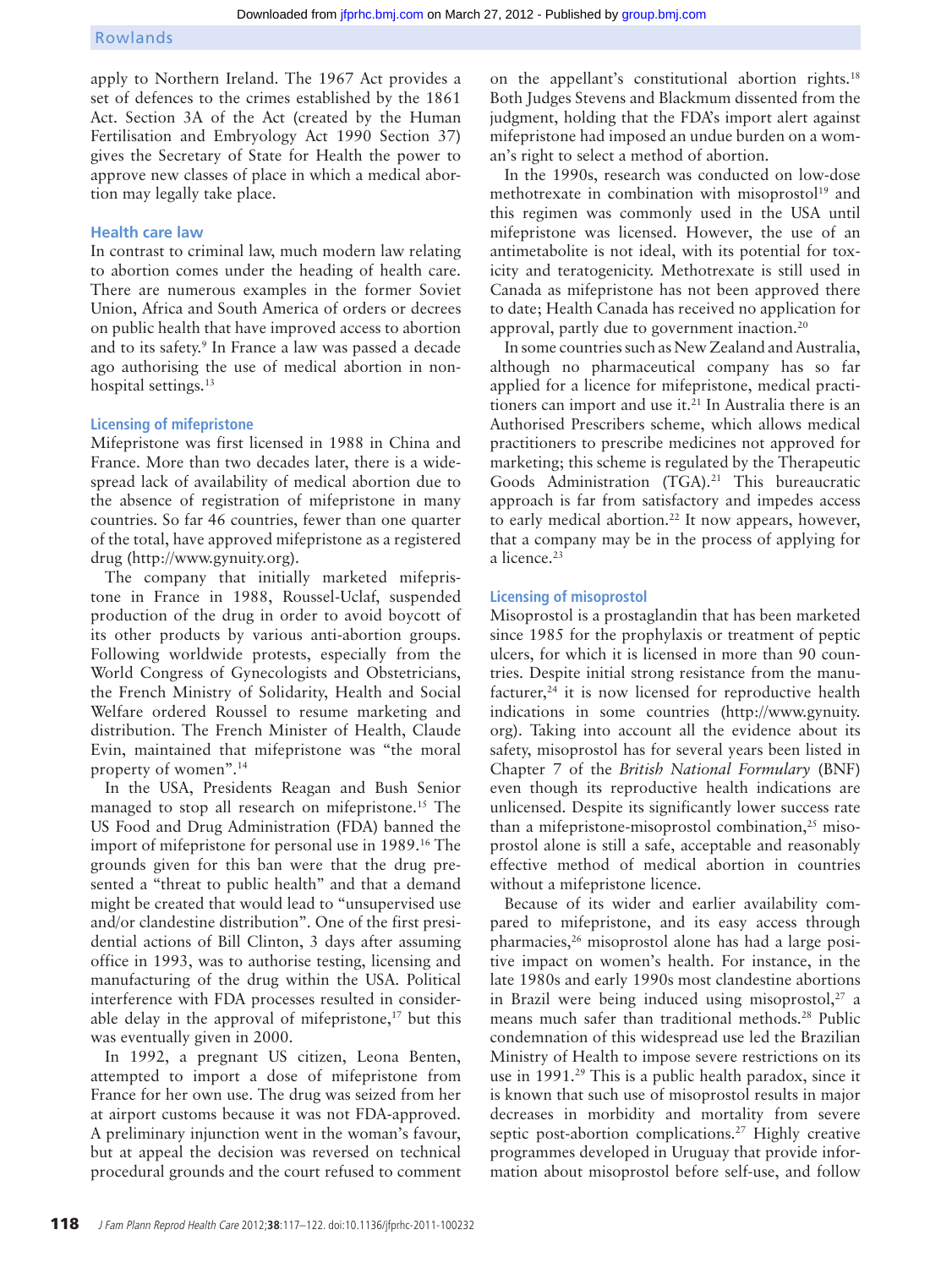up after abortion, work within existing restrictive laws and have had major health benefits for women.<sup>30</sup>

#### **Obtaining drugs for medical abortion**

In English law it is a crime to supply or obtain any "poison or other noxious thing", knowing that it is intended to be used unlawfully with intent to procure an abortion. A conviction took place in 1880 for the supply of half an ounce of juniper oil to a woman with an unwanted pregnancy.31 This remedy did not cause an abortion in that case, but the substance was held to be noxious. Scientific advances have meant that women are now more likely to use a pharmacological agent than traditional remedies or mechanical means.

Women living in jurisdictions with restrictive abortion laws will often seek non-medical means of inducing an abortion.7 In contrast to the previous recourse to clandestine operators like Vera Drake in the eponymous 2004 film by Mike Leigh (http://www.imdb. com/title/tt0383694/), women often now turn to the Internet. Some websites offer misleading information; sites that are against the use of mifepristone are more likely to provide incorrect information.<sup>32</sup> Some sites offer to send the drugs themselves. These may have a medical approach, be online pharmacies or may merely be businesses with no professional input. The cost of the drugs is as little as  $£15.^{33}$ 

Women on Web (http://www.womenonweb.org), which went live in April 2006,<sup>34</sup> has a thorough medical approach. Women are taken through an online medical questionnaire and the results are checked by a doctor. If no medical contraindications are found, the woman is sent mifepristone, misoprostol and a pregnancy test kit to her home address. Eligible women are restricted to those whose gestation is under 9 weeks and who live in a country with a restrictive abortion law. Thousands of women from 88 countries have now received treatment in this way.35

Matters are further complicated by the fact that there are now many other websites being operated that send women unregulated drugs that may be inactive substances, impure products, toxic substances or other substances entirely.<sup>36 37</sup> This is one of the hazards to which the women of Northern Ireland, part of a group of otherwise developed nations, are exposed.38

As well as the Internet, there are other sources of abortifacient drugs. These drugs are often imported into the country concerned and sold in shops that are not necessarily pharmacies. One Dublin supermarket was recently fined  $\epsilon$ 5000 for importing mifepristone from China.39 Customs officials regularly intercept consignments of abortifacient drugs.<sup>39 40</sup>

In the Cairns (Queensland, Australia) case,<sup>41</sup> Sergie Brennan was accused of supplying mifepristone and misoprostol in order to procure his girlfriend's abortion. He had obtained the drugs through the post from his sister in the Ukraine. There was no attempt to smuggle the drugs. Expert evidence was given in

court that mifepristone is not harmful or injurious to the health of a woman and that it is listed as an essential medicine by the WHO and approved for use by the Australian TGA. The jury found Brennan not guilty because they were not satisfied beyond reasonable doubt that the combination of drugs was a noxious substance.

# **Self-administration of drugs by women**

In Britain and in most other countries it is a crime for a woman to attempt to procure her own abortion. However, as we have seen, illegality does not deter large numbers of women from sourcing abortifacient drugs.

In the Cairns case, $41$  the girlfriend, Tegan Leach, was accused of procuring her own abortion with mifepristone and misoprostol. Like her boyfriend, she was found not guilty. It is important to note that because this couple was able to obtain quality products, these were deemed not noxious. If another case were brought in this jurisdiction in which counterfeit drugs or other non-standard treatments were used, then there could be a threat of a custodial sentence.<sup>42</sup>

In the case of Jennie McCormack of Idaho, USA, she asked her sister in Mississippi to buy mifepristone and misoprostol over the Internet and send it to her.<sup>43</sup> She took the drugs in the second trimester; when she put the expelled fetus in a box on her porch, her sister reported her to the police. She was arrested, but later released due to lack of evidence. Her lawyer secured a temporary court order barring enforcement of the criminal law.44 However, if she had been convicted, she would have been imprisoned for between 1 and 5 years.

#### **Nurses and medical abortion**

Many early medical abortion services in the UK are now nurse-led.45 Nurse-prescribers should not prescribe mifepristone or misoprostol to induce an abortion as, although the drugs are listed in the BNF, it would be a criminal act for anyone other than a registered medical practitioner to procure an abortion. But nurses can supply and administer the drugs without fear of prosecution. It has been clear since a 1981 House of Lords judgment that nurses may assist in carrying out abortions, provided that a doctor prescribes the treatment, remains in charge and accepts responsibility throughout.<sup>46</sup> The House of Commons Science and Technology Committee recommended that nurses and midwives should be permitted to sign HSA1 forms (currently signed by two doctors) and prescribe mifepristone and misoprostol, but Parliament did not vote in favour of this in 2008.47

In California, the Reproductive Privacy Act<sup>48</sup> provides for nurse practitioners, midwives or physician assistants to carry out medical abortions.

### **Covert administration of abortion drugs**

Helping a willing subject with an unwanted pregnancy to abort is one thing. Covertly trying to induce an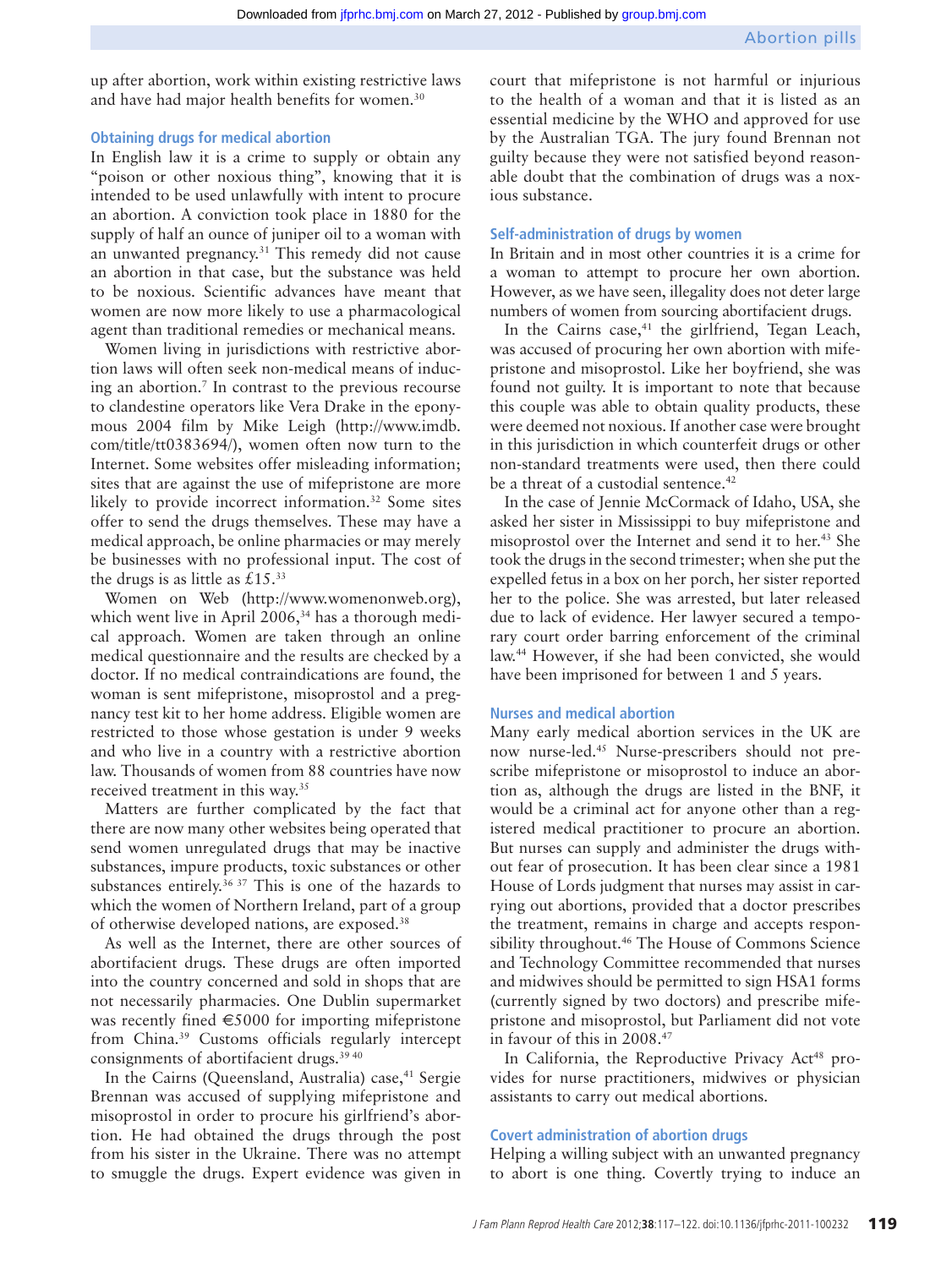abortion of a wanted pregnancy without a woman's knowledge is quite another.

A husband, who felt strongly that his wife should not proceed with a pregnancy, sourced abortifacient drugs on the Internet. He laced her food with these drugs on two successive days; on both occasions she had to attend hospital because of uterine cramping pains. However, the 11-week pregnancy did not miscarry; a healthy son was born subsequently. Mr Magira confessed and was prosecuted under Section 58 of the Offences Against the Person Act. His computer hard drive revealed that he had impersonated his wife and used his brother's foreign credit card, attempting to evade detection. He received a custodial sentence of almost 4 years, upheld at appeal. $49$  This was the first case of a potential father attempting to abort a pregnancy in this way.

Dr Edward Erin, a respiratory physician at St Mary's Hospital in London, laced his secretary's drink with methotrexate and Arthrotec® (a combination of misoprostol and diclofenac) in an attempt to induce an abortion. A healthy son resulted from this pregnancy too. Erin was convicted under the Offences Against the Person Act and sentenced to 6 years in prison $50$ . He was also subsequently struck off the Medical Register by the General Medical Council.<sup>51</sup>

These cases illustrate how the criminal law will come down hard on involuntary induced abortion, even (especially?) when performed by a medical practitioner.

#### **Discussion**

Although mifespristone or misoprostol might not be registered in a particular country, it is not illegal in many countries to import prescription drugs for personal use.<sup>52</sup> However, under many criminal codes, abortion is not legal unless carried out by a designated health care professional under specified conditions. In many countries, the woman herself commits a criminal offence if she procures her own abortion. The terms of Women on Web hold the user solely responsible for any violation of their country's law and any ensuing consequences. The position of the doctors who run Women on Web with respect to the laws and the professional regulators of the unknown country from which they operate is uncertain. They may be subject to laws similar to the English legislation on conspiracy to commit an offence abroad. But for many women living in countries with restrictive laws the options are even less safe: they include self-induced abortions with products not regulated as pharmaceuticals or going to clandestine operators who often do not have the requisite skills and do not work in a safe environment.

In the UK, it appears that politicians are not in touch with scientific progress, even when the evidence is presented to them so clearly by their own Science and Technology Committee.47 The politicians did not take account of the opinions of leading academic lawyers

and ethicists who are agreed that current restrictions on women's reproductive autonomy during the first 24 weeks of pregnancy are not justified.53 An opportunity was missed to make some limited amendments to the Abortion Act 1967 via the Human Fertilisation and Embryology Act  $2008<sub>1</sub><sup>54</sup>$  in particular to extend the range of locations where abortions can take place to primary care, to extend the role of nurses and to permit women the choice to be at home to complete early medical abortion. Regrettably, the use of misoprostol at home has still not been approved, despite a powerful evidence base for its safety.<sup>55</sup> A challenge to this stance of the Department of Health before Mr Justice Supperstone failed.<sup>56</sup> Unless the Secretary of State sees fit to create a new class of place for medical abortion, it appears that a stalemate has developed on this point. Nevertheless, barriers to access to abortion can be overcome by working within existing legal frameworks.<sup>57</sup>

The law in most countries has now become out of step with scientific progress. In order to prevent women in distress with unwanted pregnancies and those who assist them being prosecuted and running the risk of custodial sentences, such laws need modernising. The repeal of criminal laws, as has been done most recently in Victoria, Australia, $58$  is an example of the way forward. Also, there is no solution that will stop the traffic in mifepristone and misoprostol, so avoidance of draconian regulatory responses is needed.<sup>42</sup>

English law on abortion is now decidedly archaic and over-medicalised.53 54 To protect women who experience unwanted pregnancies we should attempt to modernise the law and have in sight an ideal position to aim for. Abortion should be regulated in the same way as any other health intervention; to achieve this the criminality of abortion for doctors and pregnant women should be removed. Sections 58 and 59 of the Offences Against the Person Act 1861 should be repealed, along with the Infant Life (Preservation) Act 1929 in its entirety, the Abortion Act 1967 in its entirety and Section 37 of the Human Fertilisation and Embryology Act 1990, which was not amended by the 2008 Act. A new section of the Offences Against the Person Act would make it an offence for anyone other than a registered health care professional to perform an abortion; this would deal with clandestine abortionists and the likes of Magira and Erin.

Beyond this decriminalisation of abortion in general, however, it is the author's opinion that British women should have the freedom to self-administer mifepristone and misoprostol to induce their own abortions at up to 9 weeks' gestation. The wherewithal for this is now freely available, so this would be a pragmatic advance, in line with contemporary attitudes of many sections of the population.<sup>59</sup> The role of health professionals in early medical abortion would then solely be to disseminate information on dosage and routes of administration and to provide follow-up in case of complications. Any role for drug regulators, customs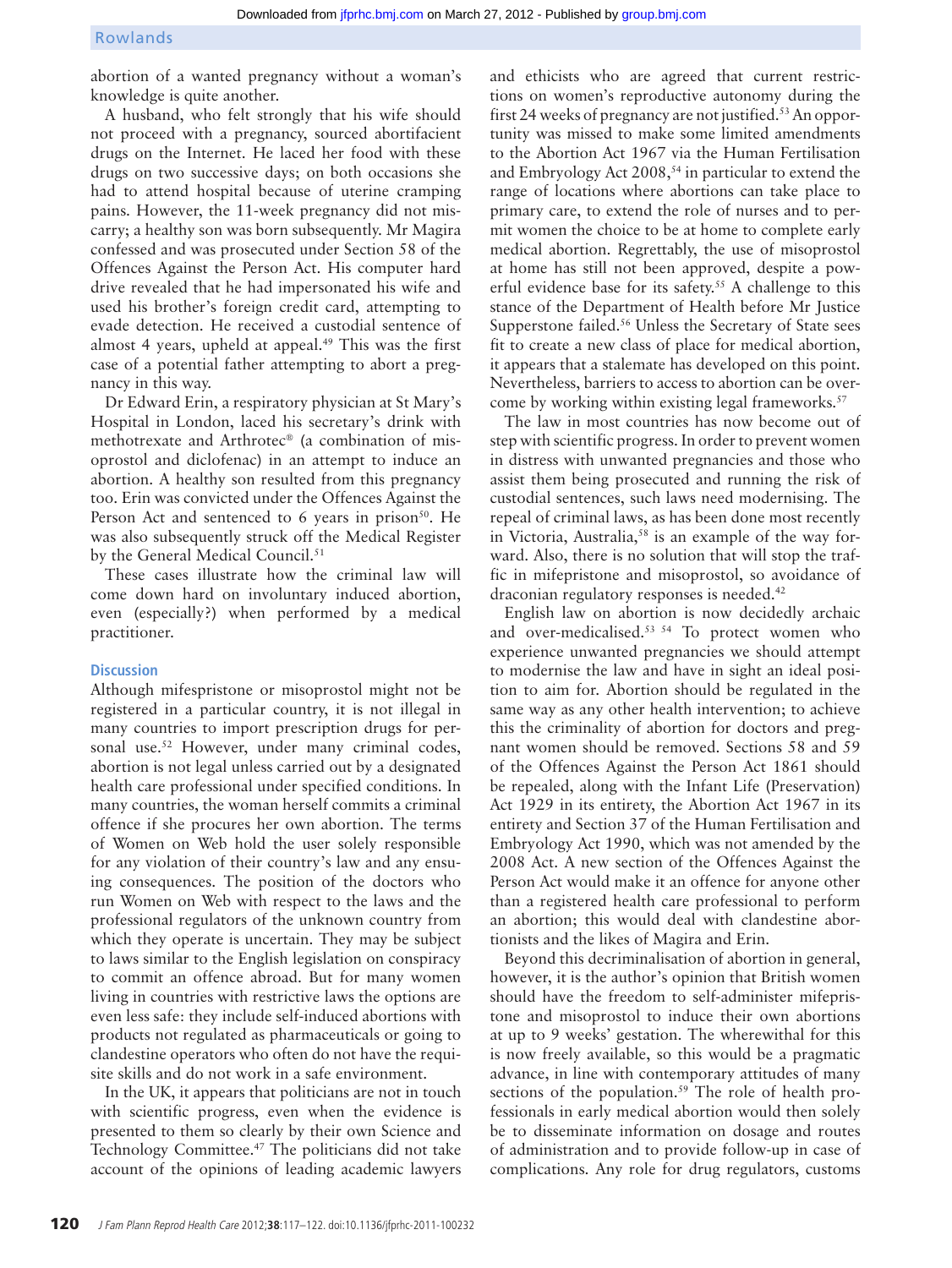officials and the courts in self-induced early medical abortion would be abolished.

Some may say that this proposal is unrealistic in view of the political controversy that would be likely to surround such a radical change in the law. But such modernisation has scientific backing as a public health measure and could be used as a model in countries where its benefits to women's health would be even greater.

#### **Competing interests** None.

**Provenance and peer review** Not commissioned; externally peer reviewed.

#### **References**

- 1 **Baulieu EE,** Segal SJ (eds). *The Antiprogestin Steroid RU486 and Human Fertility Control.* New York, NY: Plenum, 1985.
- 2 **Bygdeman M**, Swahn ML. Progesterone receptor blockage. Effect on uterine contractility and early pregnancy. *Contraception* 1985;**32**:45–51.
- 3 **Fiala C**, Gemzel-Danielsson K. Review of medical abortion using mifepristone in combination with a prostaglandin analogue. *Contraception* 2006;**74**:66–86.
- 4 **Kishen M**, Stedman Y. The role of advanced nurse practitioners in the availability of abortion services. *Best Pract Res Clin Obstet Gynaecol* 2010;**24**:569–578.
- 5 **Warriner IK**, Wang D, Huong NT, *et al.* Can midlevel healthcare providers administer early medical abortion as safely and effectively as doctors? A randomised controlled equivalence trial in Nepal. *Lancet* 2011;**377**:1155–1161.
- 6 **Grossman D**, Grindlay K, Buchacker T, *et al.* Effectiveness and acceptability of medical abortion provided through telemedicine. *Obstet Gynecol* 2011;**118**:296–303.
- 7 **Rao KA**, Faúndes A. Access to safe abortion within the limits of the law. *Best Pract Res Clin Obstet Gynaecol* 2006;**20**:421–432.
- 8 **Office of the United Nations High Commissioner for Human Rights.** *International Covenant on Economic, Social and Cultural Rights.* 1966. http://www2.ohchr.org/english/law/cescr. htm [accessed 24 December 2011].
- 9 **Rowlands S**. Abortion laws of jurisdictions around the world. 2011. http://www.fiapac.org/media/Divers/Abortion%20 laws%20around%20the%20world%20Sam%20Rowlands%20 rev%20June%202011.pdf [accessed 24 December 2011].
- 10 **Cook RJ**, Erdman JN, Dickens BM. Achieving transparency in implementing abortion laws. *Int J Gynecol Obstet* 2007;**99**:157–161.
- 11 **Cook RJ**, Howard S. Accommodating women's differences under the women's anti-discrimination convention. *Emory Law Journal* 2007;**56**:1039–1090.
- 12 **Norris A**, Bessett D, Steinberg JR, *et al.* Abortion stigma: a reconceptualization of constituents, causes, and consequences. *Womens Health Issues* 2011;**21**:S49–S54.
- 13 Law No. 2001-588 of 4 July 2001, Journal Officiel No. 156, 7 July 2001, p. 10823.
- 14 **Dorozynski A**. Boycott threat forces French company to abandon RU486. *BMJ* 1997;**314**:1145.
- 15 **Sheldon S**. *Beyond Control: Medical Power and Abortion Law*. London, UK: Pluto Press, 1997.
- 16 **Winikoff B**, Hassoun D, Bracken H. Introduction and provision of medical abortion: a tale of two countries in which technology is necessary but not sufficient. *Contraception* 2011;**83**:322–329.
- 17 **Noah L**. A miscarriage in the drug approval process? *Wake Forest Law Review* 2001;**36**:571–603.
- 18 *Benten v Kessler* 505 US 1084 (1992).
- 19 **Paul M**, Lichtenberg ES, Borgatta L, *et al*. *Medical Abortion in Early Pregnancy. Management of Unintended and Abnormal Pregnancy*. Chichester, UK: Wiley-Blackwell, 2009:111–134.
- 20 **Erdman JN**, Grenon A, Harrison-Wilson L. Medication abortion in Canada: a right-to-health perspective. *Am J Public Health* 2008;**98**:1764–1769.
- 21 **Petersen KA**. Early medical abortion: legal and medical developments in Australia. *Med J Aust* 2010;**193**:26–29.
- 22 **de Costa CM**, Russell DB, de Costa NR, *et al.* Early medical abortion in Cairns, Queensland: July 2006 - April 2007. *Med J Aust* 2007;**187**:171–173.
- 23 **Cresswell A**. Move for abortion drug RU486 here. *The Australian*, 1 September 2011.
- 24 **Weeks AD**, Fiala C, Safar P. Misoprostol and the debate over off-label drug use. *BJOG* 2005;**112**:269–272.
- 25 **Ngoc NT**, Blum J, Raghavan S, *et al.* Comparing two early medical abortion regimens: mifepristone+misoprostol vs. misoprostol alone. *Contraception* 2011;**83**:410–417.
- 26 **Billings DL**, Walker D, Mainero del Paso G, *et al.* Pharmacy worker practices related to use of misoprostol for abortion in one Mexican state. *Contraception* 2009; **79**:445–451.
- 27 **Faundes A**. Misoprostol: life-saving. *Eur J Contracept Reprod Health Care* 2011;**16**:57–60.
- 28 **Costa SH**, Vessey MP. Misoprostol and illegal abortion in Rio de Janeiro, Brazil. *Lancet* 1993;**341**:1258–1261.
- 29 **Arilha M**, Barbosa RM. Cytotec in Brazil: 'at least it doesn't kill'. *Reprod Health Matters* 1993;**2**:41–52.
- 30 **Briozzo L**, Vidiella G, Rodríguez F, *et al.* A risk reduction strategy to prevent maternal deaths associated with unsafe abortion. *Int J Gynecol Obstet* 2006;**95**:221–226.
- 31 *R* v *Cramp* (1879-80) LR 5 QBD 307.
- 32 **Mashiach R**, Seidman GI, Seidman DS. Use of mifepristone as an example of conflicting and misleading medical information on the internet. *BJOG* 2002;**109**:437–442.
- 33 **Borland S**. 'Backstreet abortion' pills being illegally sold on the internet for just £15. *The Daily Mail*, 5 March 2011.
- 34 **Gomperts RJ**, Jelinska K, Davies S, *et al.* Using telemedicine for termination of pregnancy with mifepristone and misoprostol in settings where there is no access to safe services. *BJOG* 2008;**115**:1171–1175; discussion 1175.
- 35 **Gomperts R**, Petow SA, Jelinska K, *et al.* Regional differences in surgical intervention following medical termination of pregnancy provided by telemedicine. *Acta Obstet Gynecol Scand* 2012;**91**:226–231.
- 36 **Women on Waves.** Warning, fakes abortion pills for sale online! 2011. http://www.womenonwaves.org/article-445-en.html [accessed 24 December 2011].
- 37 **Cottingham J**, Berer M. Access to essential medicines for sexual and reproductive health care: the role of the pharmaceutical industry and international regulation. *Reprod Health Matters* 2011;**19**:69–84.
- 38 **Caldwell J**. Internet boom in DIY abortion pills. *The Observer*, 1 February 2009.
- 39 **Hamilton S**. DIY abortion tablets seized. *Irish Sunday Mirror*, 3 April 2011.
- 40 **Ryan C**. Abortion by post. *The Irish Times*, 15 March 2011.
- 41 *R v Brennan and Leach* District Court, Queensland (October 2010) (unreported).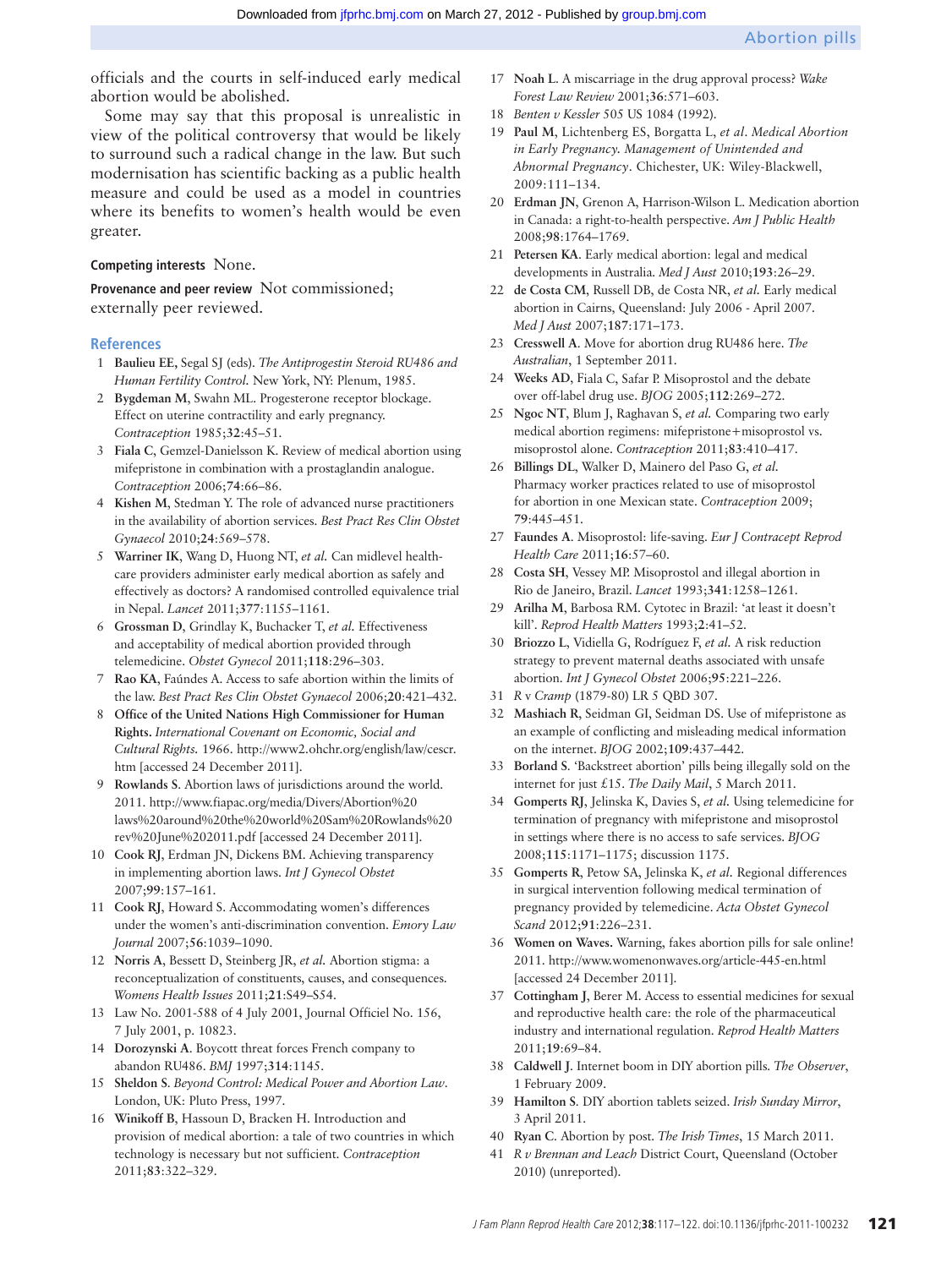- 42 **Petersen K**. Abortion laws and medical developments: a medico-legal anomaly in Queensland. *J Law Med* 2011;**18**: 594–600.
- 43 **Zuckerman L**. Woman wins court order against Idaho abortion law. Reuters, 26 September 2011.
- 44 **State of Idaho Legislature Services Office**. Idaho Statutes. Title 18: Crimes and Punishments, Chapter 6: Abortion and Contraceptives 18-601 to 18-606. 2011. http://legislature. idaho.gov/idstat/Title18/T18CH6SECT18-604.htm [accessed 24 December 2011].
- 45 **Harvey N**, Gaudoin M. Effectiveness of a nurse-led pregnancy termination clinic. *Nurs Times* 2005;**101**:34–36.
- 46 *Royal College of Nursing of the United Kingdom v Department of Health and Social Security* [1981] 1 All ER 545.
- 47 **House of Commons Science and Technology Committee.** *Scientific Developments Relating to The Abortion Act 1967.*  Volume I HC 1045-1. 2007. http://www.publications. parliament.uk [accessed 24 December 2011].
- 48 California Health and Safety Code 123460 123468, Article 2.5: Reproductive Privacy Act. http://leginfo.ca.gov/ cgi-bin/waisgate?WAISdocID=72114325968+1+0+0& WAISaction=retrieve [accessed 24 December 2011].
- 49 *R* v *Gil Magira* [2008] EWCA Crim 1939.
- 50 *R* v *Edward Erin* [2010] EWCA Crim 2093.
- 51 **Dyer C**. Doctor who spiked girlfriend's drink to induce abortion is struck off. *BMJ* 2011;**343**:d4208.
- 52 **Spain JW**, Siegal CF, Ramsey RP. Selling drugs online: distribution-related legal regulatory issues. *International Marketing Review* 2001;**18**:432.
- 53 **Sheldon S**, Chadwick R, Freeman MDA, *et al*. Time to modernise abortion legislation. *The Times*, 17 October 2008.
- 54 **Sheldon S**. A missed opportunity to reform an outdated law. *Clin Ethics* 2009;**4**:3–5.
- 55 **Ngo TD**, Park MH, Shakur H, *et al.* Comparative effectiveness, safety and acceptability of medical abortion at home and in a clinic: a systematic review. *Bull World Health Organ* 2011;**89**:360–370.
- 56 *British Pregnancy Advisory Service v Secretary of State for Health*  (2011) (unreported).
- 57 **International Planned Parenthood Federation.** *Access to Safe Abortion: A Tool for Assessing Legal and Other Obstacles.*  2008. http://www.ippf.org/en/Resources/Guides-toolkits/ Access+to+safe+abortion.htm [accessed 24 December 2011].
- 58 **Victorian Law Reform Commission.** *Law of Abortion: Final Report*. 2008. http://www.lawreform.vic.gov. au/home/completed+projects/abortion/lawreform+- +law+of+abortion\_+final+report [accessed 24 December 2011].
- 59 **Ipsos MORI.** *Public Attitudes Towards Abortion.* 2011. http://www.ipsos-mori.com/researchpublications/ researcharchive/2854/Public-Attitudes-towards-Abortion.aspx [accessed 24 December 2011].